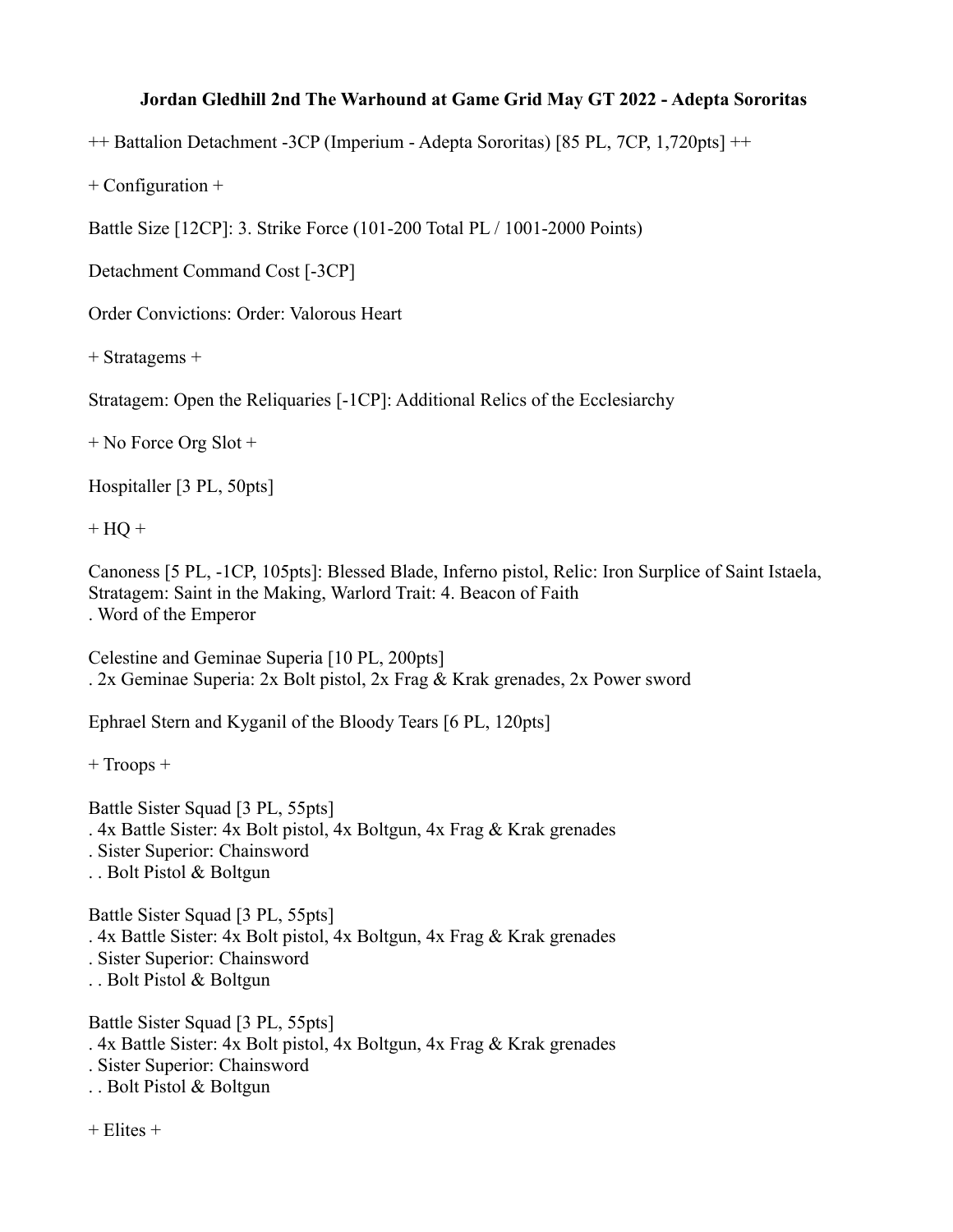Celestian Sacresants [8 PL, 165pts]

. 9x Celestian Sacresant (Anointed Halberd): 9x Anointed Halberd, 9x Bolt pistol, 9x Frag & Krak grenades

. Sacresant Superior: Bolt pistol, Spear of the Faithful

Celestian Sacresants [4 PL, 85pts]

. 4x Celestian Sacresant (Anointed Halberd): 4x Anointed Halberd, 4x Bolt pistol, 4x Frag & Krak grenades

. Sacresant Superior: Bolt pistol, Spear of the Faithful

Dogmata [4 PL, 65pts]: 2. Chorus of Spiritual Fortitude, Relic: Casket of Penance

Paragon Warsuits [11 PL, 240pts] . Paragon: 2 Storm Bolters, Multi-melta, Paragon War Mace . Paragon: 2 Storm Bolters, Multi-melta, Paragon War Mace

. Paragon Superior: 2 Storm Bolters, Multi-melta, Paragon War Mace

Sisters Repentia [6 PL, 70pts] . 5x Sisters Repentia: 5x Penitent Eviscerator

+ Heavy Support +

Mortifiers [3 PL, 65pts] . Mortifiers: Anchorite Sarcophagus, 2x Ministorum Heavy Flamer, 2x Penitent buzz-blades

Retributor Squad [6 PL, 150pts]: Armourium Cherub

- . Retributor Superior: Chainsword
- . . Bolt Pistol & Boltgun
- . Retributor w/ Heavy Weapon: Multi-melta
- . Retributor w/ Heavy Weapon: Multi-melta
- . Retributor w/ Heavy Weapon: Multi-melta
- . Retributor w/ Heavy Weapon: Multi-melta

Retributor Squad [6 PL, 160pts]: Armourium Cherub

- . Retributor Superior: Chainsword
- . . Bolt Pistol & Ministorum Combi-flamer: Ministorum Combi-flamer
- . Retributor w/ Heavy Weapon: Multi-melta
- . Retributor w/ Heavy Weapon: Multi-melta
- . Retributor w/ Heavy Weapon: Multi-melta
- . Retributor w/ Heavy Weapon: Multi-melta
- + Dedicated Transport +

Sororitas Rhino [4 PL, 80pts]

++ Supreme Command Detachment +3CP (Imperium - Adepta Sororitas) [14 PL, 3CP, 280pts] ++

+ Configuration +